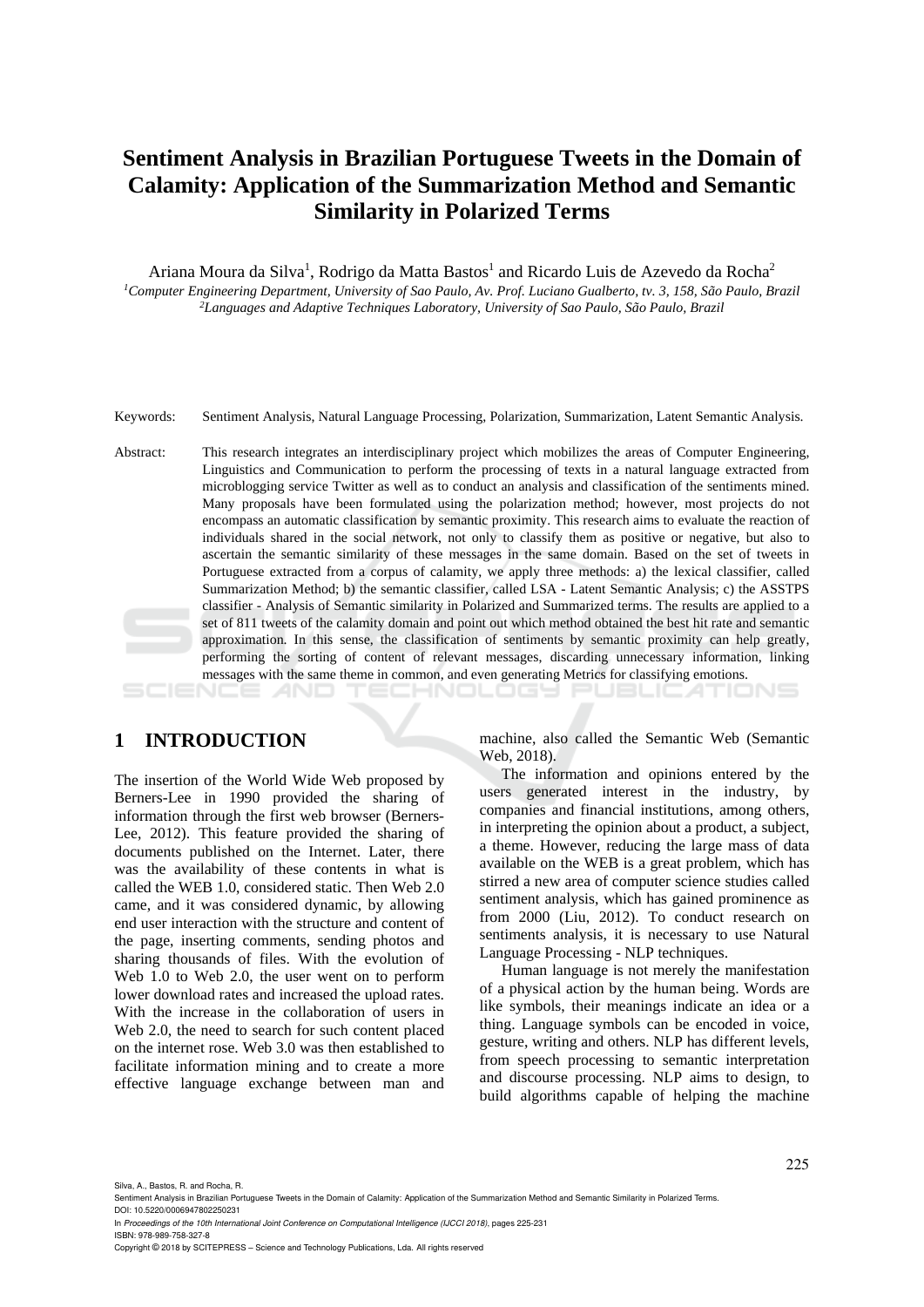understand natural human language (Chaubard et al., 2018).

An emotion is not simply a state of sentiment (Plutchik, 2001). Sentiment analysis at the word level verifies the polarity of this word specifically. At the sentence level, not only the polarity of words is considered, but also the relationship between these words and their grammatical usage. At the document level, it considers the full context of the document, leading to a more complex analysis of how the phrases interact with one another (Liu, 2012).

According to data obtained from the Internet World Stats (Internet World Stats, 2018), Brazil is the fourth country in the world ranking of the number of users accessing the internet until December 2017. In the third position comes the USA, in the second position, India, and in the first position, China. It also tells us that the Portuguese language is in the fifth position of the most widely used language on the Internet, following Arabic, Spanish, Chinese and English in the first position (Internet World Stats, 2018). Portuguese is the fifth most used language on Twitter (The Statistics Portal, 2018), which currently has 330 million of active users in the world (The Statistics Portal; Twitter NIC, 2018).

With the exponential growth of social media, users are no longer based on the opinion of people close to them. With a Web available and easy to access, users search for and find opinions on the most diverse subjects from people around the world. The same is true when you want to find a product and think about issues from any part of the world. Thinking about structuring data, the present work is part of a slice of a larger research project, which performed the automatic extraction of tweets in Brazilian Portuguese from Twitter, used NLP techniques to the notation of the corpus, assembled a database of the domain of calamity using techniques for the construction of ontology. With the annotated corpus, two methods were applied: summarization methods of the terms (Freitas, 2015) and the LSAlatent semantic analysis (Catae, 2012).

A method is proposed from the result generated in the two previous methods. We called it semantic similarity in polarized and summarized terms - ASSTPS. The details of this method are shown in section 2. Section 3 shows works similar to the one proposed here, sentiment analysis of tweets in Portuguese. Section 4 shows a set of data in which the methods have been validated, this set may be of any other specific domain, in this work data from a corpus of calamity was used. Section 5 discusses the results found with the proposed new method and section 6 explains the conclusions and future works proposed.

#### **1.1 Contribution**

Many works have performed methods of summarization, polarization and LSA separately; it is important to emphasize that the method employed in this work is unprecedented. Here there will be a proposal of a triangular matrix which indicates the largest semantic similarity of tweets of a given domain versus the description of the synset (set of terms with the same meaning, as defined below) more semantically similar to the tweet. In addition, in this work we perform the complete translation of Sentiwordnet (Esuli et al., 2006), including the description of the synsets. The details of this method will be shown in section 2.

#### **1.2 Goals**

The objective of this work is to find an effective method to polarize terms, not in an isolated way, but rather, in such a way that the crossover of tweets with synsets and its descriptions of the Sentiwordnet are as similar as possible so that the classification is performed automatically without the manual intervention of the man in the pre-classification of similar messages. This research aims to evaluate the reaction of individuals shared in the social network, and not only to classify them as positive or negative, but also to ascertain the semantic similarity of these messages from the same domain.

## **2 MATERIALS AND METHODS**

Messages were extracted automatically from Twitter and stored in MySQL database, composing the capture phase. Traditional NLP techniques were used for the cleanliness and notation of the corpus, following the main steps as follows: removal of stop words (words which are not aggregators of sentiment, in this work), tokenization, stemming, and tagging; composing the preprocessing phase. For a third phase, we named the classification of sentiments between positive, negative and neutral, polarity of words, using the database of Sentiwordnet (Esuli et al., 2006). This lexicon feature has 117.374 entries coming from automatic annotations from all synsets of WordNet 3.0. Synset is a set of terms with the same meaning.

Sentiwordnet is a tool which assigns a note to the degree of positivity, negativity and objectivity of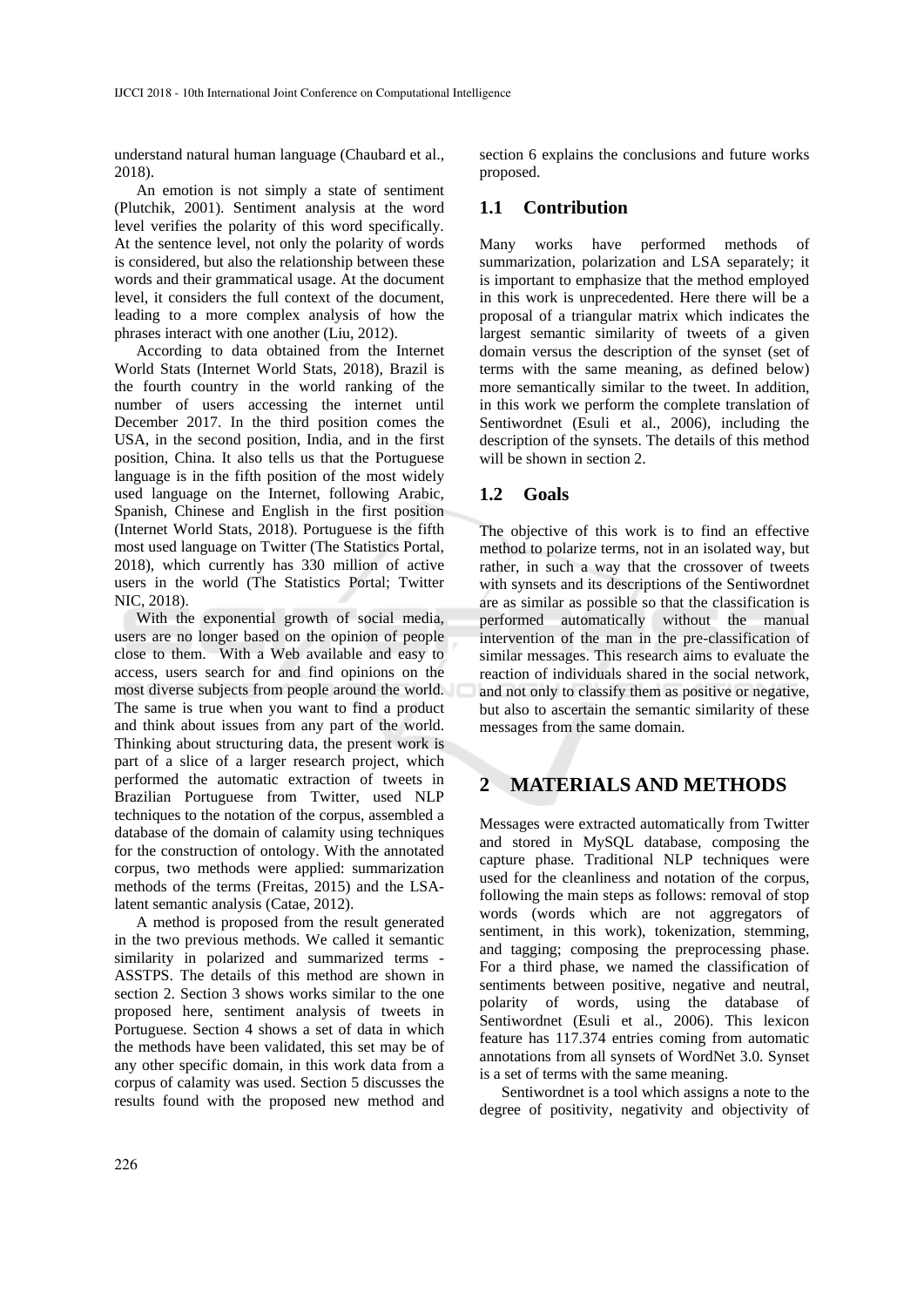words, available only in English. Compared to the lexical resources available in Portuguese, Sentiwordnet contains a greater number of words, and is a very used resource for the classification of sentiments. Because of this we made the decision to translate the whole database of Sentiwordnet to Portuguese automatically, including the synsets and the comments which composed it.

## **2.1 Summarization Method**

The Summarization Method or Term Score Summation (Hamouda and Rohaim, 2011), performs the sum of the positive and negative items found; for example, in the sentence below, the positive words with their values are: flowered - 0,125 and enchanted - 0,375, totalling 0,5, and the negative word with its value: polluted - 0,375. In this case, it would be categorized as a positive phrase. Algorithm 1 - "term score summation", from Sousa (2016, page 26) describes the workings of the algorithm implemented in this work.

**Sample:** "the girl drew the polluted river, the

|            | neutral |     | $neg.0,375$ neutral |                     |      |
|------------|---------|-----|---------------------|---------------------|------|
| flowered   | garden  | and | the                 | enchanted           | sky" |
| pos. 0,125 | neutral |     |                     | $pos.0,375$ neutral |      |

Sousa (2016) applies the same summarization method to analyze sentiments in texts extracted from comments from the site Tripadvisor, which is related to tourism. In his work, he proposes a second method in which, after doing the sum of the terms found in the synsets of Sentiwordnet, the average of the positive values and the average of the negative values is calculated and this value is assigned to the word (Sousa, 2016). If we use only the Summarization method, or the method of summarization with application of the average, after the translation of the synset to Portuguese, we will have a problem, as shown in the Figure 1. After the translation of the synset, we obtained a result of 12 synset "feliz" for descriptions of distinct synsets in its original form in English.

| <b>Synset Terms</b> | Gloss                                                                          |                  | <b>Translated Synset TiTranslated Meaning</b>                                     |
|---------------------|--------------------------------------------------------------------------------|------------------|-----------------------------------------------------------------------------------|
| glad#4 beaming#1    | cheerful and bright; "a beaming smile";<br>"a glad May morning"                | "feliz"radiante" | alegre e brilhante; "um sorriso radiante";<br>"uma manhã feliz de maio"           |
| felicitous#1        | exhibiting an agreeably appropriate<br>manner or style; "a felicitous speaker" | "feliz"          | exibindo uma maneira ou estilo<br>agradavelmente apropriado; "um orador<br>feliz" |

Figure 1: Example Synset "feliz" translated.

Thinking about this problem, we will explain what the LSA method is in the subsection below, and in section 2.3 it will be shown that the proposed new method does not perform the average of the summarization. We solved the problem by the

semantic similarity of the tweet with the detailed description of the Synset.

## **2.2 LSA Method**

Catae (2012) says that the Latent Semantic Analysis "is a technique in natural language processing, which aims to simplify the task of finding words and sentences similarity. Using a vector space model for the text representation, it selects the most significant values for the space reconstruction into a smaller dimension" (Catae, 2012).

As parameters to entry of data in this algorithm, 811 tweets will be confronted in one space sample, where the same tweets are lines and columns, so that we can visualize the similarity among all tweets.

## **2.3 ASSTPS Method**

The ASSTPS method uses the LSA algorithm in the similarity calculation between the tweet and the description of the translated synset, to select the values to use in summarization. For example, in the case of the word "love", if the description of greater similarity is "a loved one: used as terms of affection", the values of the word "love" will be pos  $= 0125$  and neg  $= 0$ .

For each token in the tweet, its synsets are fetched. The LSA is made between its synsets and the tweets to generate the semantic space. Within that space, the similarity between the tweet being analyzed and the synsets is calculated, allowing the choice of the most similar synset. Note that a new semantic space is generated for each token.

In this way, the result has greater accuracy, since we are not doing the sum or average of the terms, including those that are not similar. In this new method we are crossing the synsets which have high similarity for their description translated into Portuguese with the tweets of the corpus of calamity.

## **3 RELATED WORK**

In recent years, the interest in building of sentiment classifiers has increased. Sentiment Analysis using machine learning algorithms and Bayesian networks using texts extracted from Twitter in the Spanish language was proposed by Grigori et al. in 2010 (2010). In 2014, Kanavos et al., (2014) proposed a model of sentiment analysis which measures the influence of the user on the network with the other nodes of that network. In 2013, Porshev et al., (2013) proposed a model of predicting the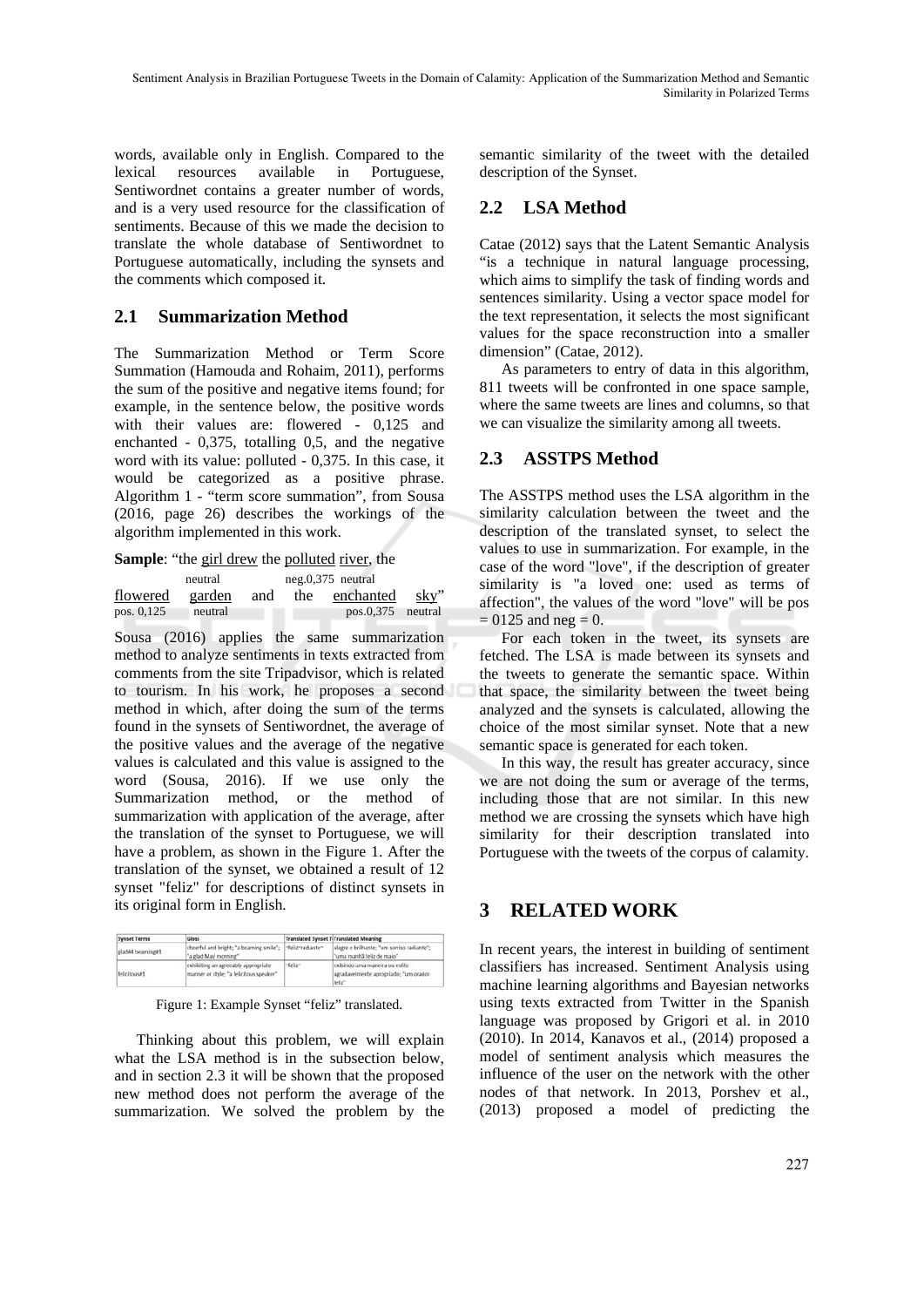psychological state of users from the texts of Twitter, and classified the forecasts using the DJIA algorithm, classifying them into eight emotions.

There are three lines of Research in the analysis of sentiment: the lexical approach, the one by machine learning and the hybrid which is the junction of the previous two (Wilson et al., 2005). We are quoting the works which have characteristics in common with the proposed work. Works which also use NLP techniques in the Portuguese language to conduct sentiment analysis. In 2017, Santos proposed a methodology for identifying polarity in Texts based on Brazilian law projects and applied it in a data set which reports on projects of law against and in favor of the liberalization of abortion in Brazil (Santos, 2017).

Freitas and Vieira (2015) present a semantic polarity classifier for the classification of comments written in Portuguese taken from TripAdvisor, an online portal of opinions on travel and accommodations (Freitas, 2015). Duarte (2013) used NLP techniques to extract mentioned entities of tweets in Portuguese and performed analysis of sentiment taking into consideration the grammatical construction of the message (Duarte, 2013). Dosciatti and Ferreira (2013) used Support Vector Machines (SVM) to identify emotions in texts written in Portuguese in Brazil, the Corpus used in the experiment is composed of news extracted from an online newspaper (Dosciatti and Ferreira, 2013). Lopes Rosa (2015) ranked the intensity of sentiments in positive, negative and neutral polarities, by the means of a new dictionary of words in Portuguese and a new calculation of sentiments (Lopes Rosa, 2015).

## **4 CORPUS AND SELECTION OF TEXTS FOR ANNOTATION**

To perform automatic extraction of texts, it is necessary to first choose the ontology using techniques of NLP. And for storing the large amount of information we use computational linguistic techniques (CL). One of the main types of storage types in CL is in the singular corpus and in the plural body. "Corpus is a collection of language portions that are selected and organized according to explicit linguistic criteria, in order to be used as a sample of the language" (Percy et al., 1996).

A slice of data has been removed from a corpus of calamity. Calamity represents an originally positive situation and becomes a negative situation.

Actions can be taken, and again it is possible that the situation which was negative becomes positive (Segers et al., 2017).

Soon it is believed that sentiment analysis in this set data becomes better validations. Although the method can be applied in any set of data, for this work we chose tweets from September 20, 2017, which were part of the topTrend '#20deSetembro' or containing the word 'Mexico' in the description of the topTrend and should still contain the Word 'earthquake' from the description of the tweet. Performing such query on the corpus returned 811 distinct tweets.

### **5 EVALUATION AND RESULTS**

Figure 2 and the examples first show the validation of the Summarization Method alone in the calamity corpus. A total of 811 tweets, 6.789 tokens were accounted. The positive value of 284.23 shown in Figure 2 equates the sum of the lemmas values found in the automatic translation of Sentiwordnet. The negative value of 347.54 shown in Figure 2 equates the sum of the lemmas values found in the automatic translation of Sentiwordnet.

375 tweets were classified for positive polarity and 428 for negative polarity. It can therefore be concluded that the issue in question "Earthquake in Mexico on 20 September 2017" obtained 52.77% of negativity, 46.24% of positivity.

| <b>Total rows</b>                   | 811      | Oty rows with Neutral Oty       |          |
|-------------------------------------|----------|---------------------------------|----------|
| <b>Total Positive</b>               | 284,2367 | <b>Total Negative</b>           | 347.5466 |
| <b>Average Positive</b>             | 0.3505   | <b>Average Negative</b>         | 0.4285   |
| Oty rows with Positive Polarity Oty | 375      | Qty rows with Negative Polarity | 428      |

Figure 2: Results Summarization Method.

Samples from the corpus which were sorted correctly by the Summarization Method were extracted below. The samples are in the Portuguese language.

**Sample with 1,2867 positive polarity:** "*Visitei o México ano passado, um país sensacional, cheio de gente feliz, tô mal com a notícia do terremoto*".

**Sample with 1,7806 negative polarity:** "*México é um belo País! Que tristeza o Terremoto de ontem. E agora, Porto Rico em perigo novamiente tambem nao me deixa tranquila aqui!*".

Figure 3 is a sample of the data for the validation of the LSA Method, where high rates of semantic similarity were found in tweets compared two to two with opposite polarities. At 0.53 rate of similarity for the tweet ID: 4 and 446; and the rate of 0.52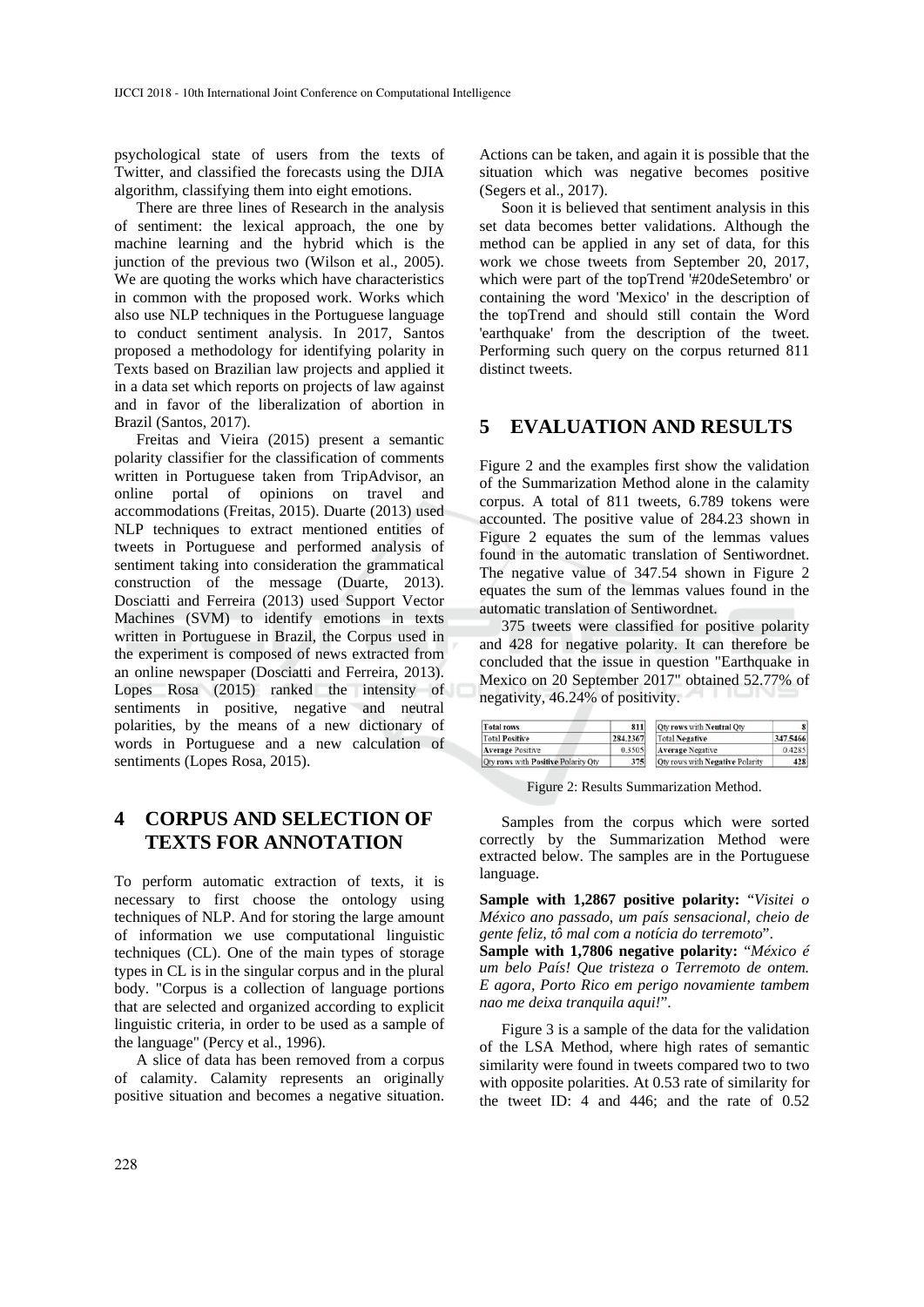similarity to the tweets ID: 671 and 765. Figure 4 is a sample of the data for the validation of the LSA Method, where high rates of semantic similarity were found in tweets compared two to two with equal polarities. At 0.61 rate of similarity for the tweet ID: 29 and 47; and the rate of 0.72 similarity to the tweets ID: 80 and 431.

According to the results from the first two methods, discrepancy was observed, not allowing a fundamental conclusion for the event of September 20, 2017 with the natural phenomenon of an earthquake in Mexico. The results should obviously be of sadness, unhappiness and anguish, pointing to a negative polarity analysis.

| <b>ID</b> Tweet | <b>Description</b>                                                                                                                        |        | Pos. Value Neg. Value Polarity |                 | <b>Similarity</b><br>$-1$ until $+1$ |  |
|-----------------|-------------------------------------------------------------------------------------------------------------------------------------------|--------|--------------------------------|-----------------|--------------------------------------|--|
| 29              | Terremoto no México mata mais de 100 pessoas: .                                                                                           | 0.1474 | 0.1941                         | <b>Negative</b> |                                      |  |
| 47              | Gente em 19 de Setembro de 1985 também houve um<br>terremoto no México e matou milhares de pessoas. Seria<br>cómico se não fosse trágico. | 1.0119 | 1,5518                         | <b>Negative</b> | 0.6075                               |  |
| 80              | População participava de treinamento para lidar com<br>abalos sismicos no momento do terremoto                                            | 0.3333 | 0.1845                         | Positive        |                                      |  |
| 431             | Terremoto na Cidade do México acontece no momento<br>em que pessoas faziam um treinamento para lidar com<br>sismos                        | 0.5708 | 0.1054                         | Positive        | 0.7235                               |  |

Figure 3: Results - High Rate Similarity x Polarity Opposite.

| <b>ID</b> Tweet | <b>Description</b>                                                                                                                                |        | Pos. Value Neg. Value | Polarity        | <b>Similarity</b><br>$-1$ until $+1$ |  |
|-----------------|---------------------------------------------------------------------------------------------------------------------------------------------------|--------|-----------------------|-----------------|--------------------------------------|--|
|                 | Visitei o México ano passado, um país sensacional,<br>cheio de gente feliz, tó mal com a noticia do terremoto                                     | 1.2867 | 1.1973                | Positive        |                                      |  |
| 446             | Estivemos na Cidade do México há 2 anos, em set/2015.<br>É triste ver as notícias do terremoto que atingiu a região<br>on                         | 0.3261 | 0.8955                | <b>Negative</b> | 0.5327                               |  |
| 671             | México é um belo País! Que tristeza o Terremoto de<br>ontem E agora, Porto Rico em perigo novamiente<br>tambem nao me deixa tranquila aqui!       |        | 1.7807                | <b>Negative</b> |                                      |  |
| 765             | E enviemos nossas orações aos povos do México, da N.<br>Zelândia e de Porto Rico. Os primeiros sofreram com<br>terremotos: o último, com furação. | 0.4501 | 0.3494                | Positive        | 0.5242                               |  |

Figure 4: Results - High Rate Similarity x Polarity Equal.

We sought some common synsets in the field of calamity, for example: Earthquake, volcano and cyclone. And we realized that most of them had zero values in the Sentiwordnet database. Figure 5 shows examples of common synsets in the calamity corpus with zero values. And one of the synsets "earthquake" is of positive value of 0.125. This caused the new applied method to show high values for positive polarity, since the term "earthquake" appears in all the tweets analyzed in this work. Two analyses were performed for validating the ASSTPS method. The first, as shown in Figure 6, kept the original value found for the synset "earthquake" in the Sentiwordnet database; the second analysis, as shown in Figure 7, changed to 0.25 the negative value for all the "earthquake" synsets found.

For validating the ASSTPS method, the synset values found in Sentiwordnet remained; the result of the method here proposed categorized in the base 449 tweets with positive polarity, representing

55.36% of the base.

The earthquake is a natural disaster event, and its causalities stir actions of dissatisfaction in the population. Thus, as a complementary exercise, we adjusted the negative value of the Synsets "earthquake" to 0.25. We re-processed the algorithm and Figure 7 shows the values obtained from 647 tweets classified by proximity semantics in the description of the synset, representing 79.77%.

| <b>Synset Terms</b>          | Gloss                                                                                                                                   | Pos            |         |
|------------------------------|-----------------------------------------------------------------------------------------------------------------------------------------|----------------|---------|
|                              | temblor#1 seism#1 quake#1 earthquake#1 shaking and vibration at the surface of the earth resulting from underground movement along a fa |                |         |
| tremor#1 quake#2             | shake with seismic vibrations; "The earth was quaking"                                                                                  | 0.125          |         |
| quiver#1 quake#1 palpitate#2 | shake with fast, tremulous movements; "His nostrils palpitated"                                                                         |                |         |
| volcano#1 yent#3             | a fissure in the earth's crust (or in the surface of some other planet) through which molten lava an                                    | 0 <sub>1</sub> |         |
| volcano#2                    | a mountain formed by volcanic material                                                                                                  |                |         |
| vulcan#1                     | (Roman mythology) god of fire and metal working; counterpart of Greek Hephaestus                                                        |                |         |
| cyclone#2                    | a violent rotating windstorm                                                                                                            |                | 0 0.125 |
| anticvclone#1                | (meteorology) winds spiraling outward from a high pressure center; circling clockwise in the north                                      | $\Omega$       |         |
| cyclone#1                    | (meteorology) rapid inward circulation of air masses about a low pressure center; circling counters                                     | $\Omega$       |         |

Figure 5: Example Calamity Synsets.

| <b>Total rows</b>                   |          | 811 Qty rows with Neutral Qty       | 118      |
|-------------------------------------|----------|-------------------------------------|----------|
| <b>Total Positive</b>               | 236,0000 | <b>Total Negative</b>               | 234.2500 |
| <b>Average Positive</b>             |          | 0.2910 Average Negative             | 0.2888   |
| Qty rows with Positive Polarity Qty |          | 449 Qty rows with Negative Polarity | 244      |

Figure 6: Results – ASSTPS Method.

| <b>Total rows</b>                   | 811      | Oty rows with Neutral Oty       | 79       |
|-------------------------------------|----------|---------------------------------|----------|
| <b>Total Positive</b>               | 139,0000 | <b>Total Negative</b>           | 426,7500 |
| <b>Average Positive</b>             | 0.1714   | Average Negative                | 0.5262   |
| Oty rows with Positive Polarity Oty | 85       | Oty rows with Negative Polarity | 647      |

Figure 7: Results – ASSTPS Method with synset "earthquake" negative value 0.25.

#### **6 CONCLUSIONS AND FUTURE**  JOL **WORK JBLIC ATIONS**

One of the main contributions of this work is the research into sentiment analysis performed in a Brazilian Portuguese calamity corpus. In this work, we present semantic classifications of polarity for analyzing texts. The classifiers used Sentiwordnet to assign values to words. The entire collection of Sentiwordnet was automatically translated into Portuguese; even with translation errors, the classifiers that used the translated Sentiwordnet achieved good performance.

The Summarization method is a lexical classifier that has some mismatches. The LSA method performs the semantic proximity of the tweets among other tweets and does not perform any polarity check. The proposed new method performs the semantic similarity of the tweets with the synsets of Sentiwordnet by semantic proximity and performs the polarity classification. The polarization of sentiments by semantic proximity associated with the synsets of Sentiwordnet and their comments can be of great help in tasks, such as sorting content of relevant messages, discarding unnecessary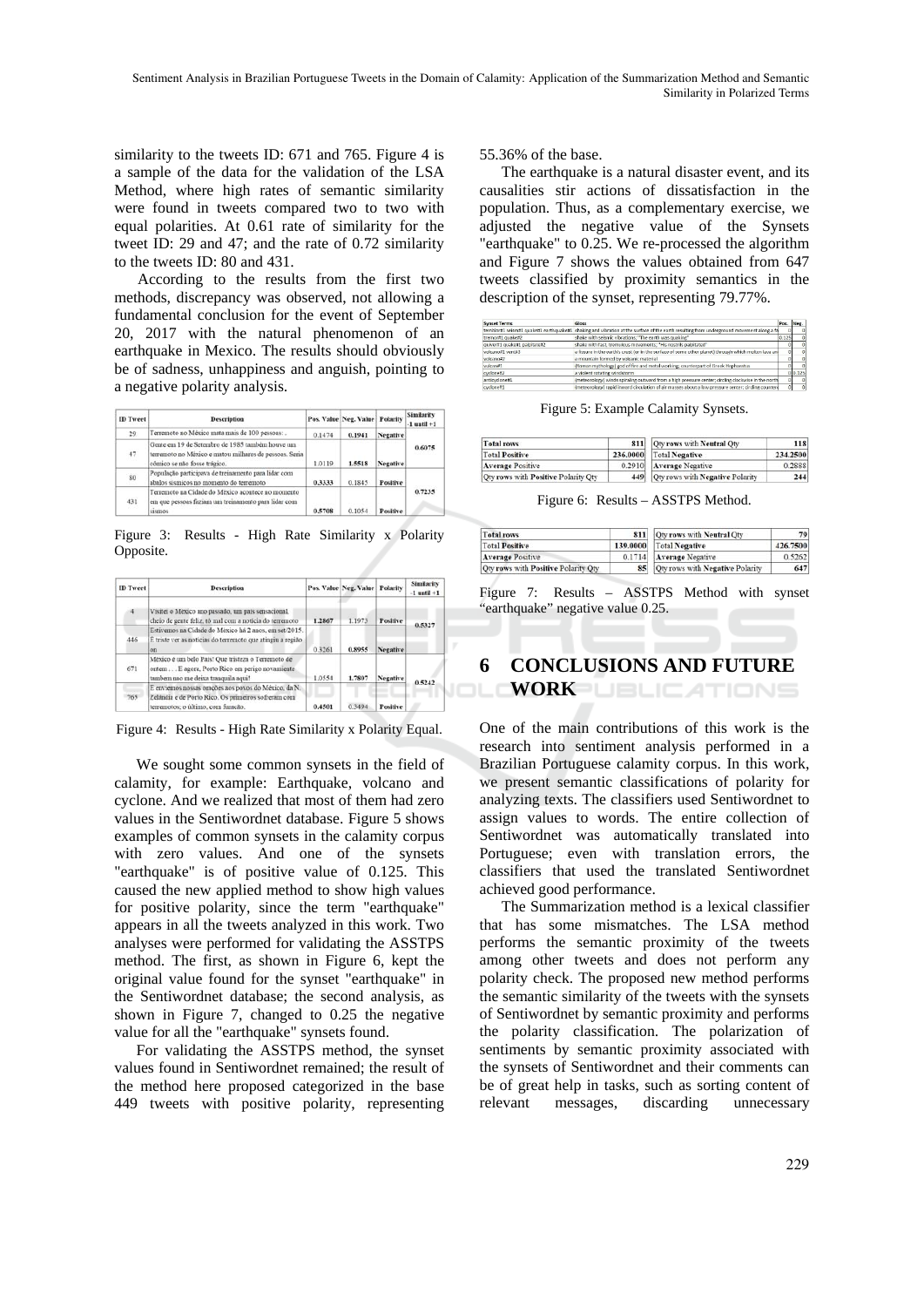information, linking messages with the same theme in common, and even generating metrics for classifying emotions.

As future works, we suggest improvements to the translation process, performing bi-gram and tri-gram words as proposed in the work by Lopes Rosa (2015). Use the new method proposed to classify emotions at a second level, such as anger, fear, love and hate; above all, to use a base similar to Sentiwordnet with values of positivity, negativity and more accurate objectivity for the dominance of calamity.

#### **ACKNOWLEDGEMENTS**

The authors are grateful to the CNPQ process 141077/2015-8 for the support received.

#### **REFERENCES**

- Berners-Lee, Tim. The WorldWideWeb browser. World Wide Web Consortium. Homepage, https://www.w3.org/People/Berners-Lee/WorldWide Web.html, last accessed 2018/03/ 01.
- Catae, F. S. Classificação Automática de Texto por Meio de Similaridade de Palavras: um algoritmo mais eficiente. *Master's Dissertation*, Universidade de São Paulo (2012).
- Chaubard, F., Fang, M., Genthial, G. et al. Natural language processing with deep learning. Lecture Notes: Part I - Winter - 2017. Homepage, https://tensorflowkorea.files.word press.com/2017/03/ cs224n-2017winter-notes-all.pdf, last accessed 2018/04/15.
- Dosciatti, M. M.; Ferreira, E. C. L. P. C. Identificando emoções em textos em português do brasil usando máquina de vetores de suporte em solução multiclasse. *ENIAC-Encontro Nacional de Inteligência Artificial e Computacional*. Fortaleza, Brasil (2013).
- Duarte, E. S. Sentiment analysis on twitter for the portuguese language. PhD Thesis, Faculdade de Ciências e Tecnologia (2013).
- Esuli, A., Sebastiani, F. Sentiwordnet: A publicly available lexical resource for opinion mining. In: In *Proceedings of the 5th Conference on Language Resources and Evaluation - LREC'06*, 417-422 (2006).
- Freitas, L. D; Vieira, R. Exploring resources for sentiment analysis in portuguese language. In: *IEEE. 2015 Brazilian Conference on Intelligent Systems (BRACIS)* (2015).
- Freitas, L. A. de. Feature-level sentiment analysis applied to brazilian Portuguese reviews. PhD Thesis, Pontifícia Universidade Católica do Rio Grande do Sul (2015).
- Grigori, S. et al. Empirical study of machine learning based approach for opinion mining in tweets. In *Proceedings of the 11th Mexican international conference on Advances in Artificial Intelligence*  $(2012)$
- Hamouda, A., Rohaim, M. Reviews classification using sentiwordnet lexicon. In: *World Congress on Computer Science and Information Technology* (2011).
- Internet World Stats. Top 10 Languages Used in the Web December 31, 2017. Homepage, https://www.internetworldstats.com/stats7.htm, last accessed 2018/04/01.
- Internet World Stats. Top 20 Countries With the Highest Number of Internet Users - December 31, 2017. Homepage, https://www.internetworldstats.com/ top20.htm, last accessed 2018/02/01.
- Kanavos, A. et al. Conversation Emotional Modeling in Social Networks, Tools with Artificial Intelligence (ICTAI), *2014 IEEE 26th International Conference* (2014).
- Liu, B. Sentiment Analysis and Opinion Mining (Synthesis Lectures on Human Language Technologies. California: Morgan & Claypool Publishers (2012).
- Lopes Rosa, R. Análise de sentimentos e afetividade de textos extraídos das redes sociais. Tese de Doutorado – Escola Politécnica da Universidade de São Paulo (2015).
- Percy, C. E. et al. Synchronic Corpus Linguistics Papers from the *sixteenth International. Conference on English Language and Research on Computerized Corpora (ICAME 16)*, Amsterdam/Atlanta (1996).
- Plutchik, R. The nature of emotions. v. 89, n. 4, p. 344– 350 (2001).
- Porshnev, A.; Redkin, I.; Shevchenko, A., "Machine Learning in Prediction of Stock Market Indicators based on Historical Data and Data from Twitter Sentiment Analysis," *Data Mining Workshops (ICDMW), 2013 IEEE 13th International Conference* (2013).
- Sousa, R. C. C. Identificando Sentimentos de Textos em Português com o Sentiwordnet traduzido. Monografia – UFC, curso de Ciência da Computação (2016).
- Santos, D. L. B. Metodologia de Identificação de Polaridade em Textos com Base em Projetos de Lei Brasileiros. Dissertação de mestrado – UFRJ, Programa de Engenharia Civil (2017).
- Segers, R., Caselli, T., Vossen, P. The Circumstantial Event Ontology (CEO). *Proceedings of the Events and Stories in the News Workshop*. Association for Computational Linguistics, Vancouver, Canada (2017).
- Semantic Web W3C. Semantic Web. Homepage, https://www.w3.org/standards/semantic web/, last accessed 2018/03/01.
- The Statistics Portal. Most-used languages on Twitter as of September 2013. Homepage, https://www.statista.com/statistics/267129/most-usedlanguages-on-twitter/, last accessed 2018/04/08.